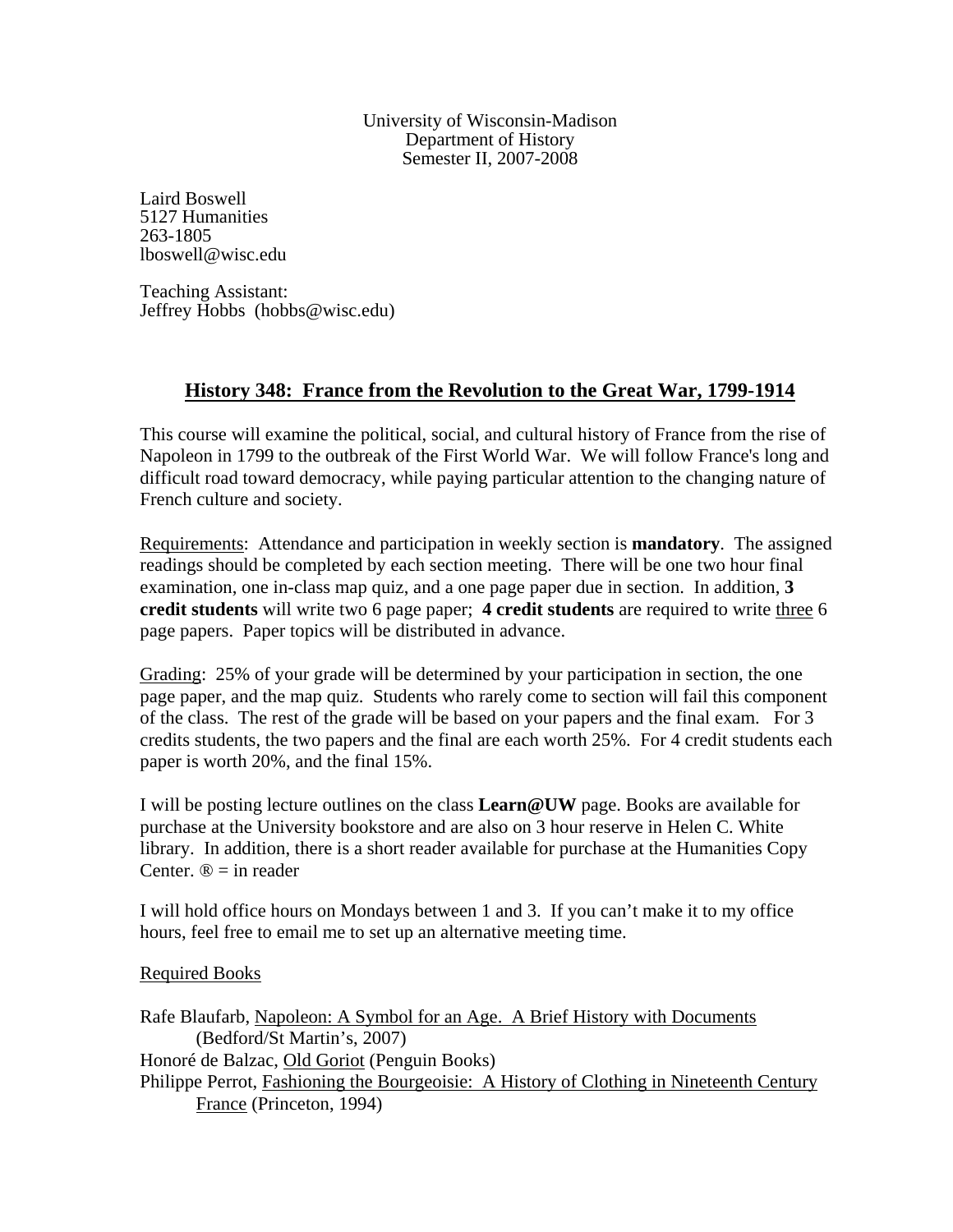Karl Marx, The Civil War in France (New York, 1988)

Emile Zola, Germinal (Penguin Books)

Emile Zola, The Dreyfus Affair: 'J'accuse' and Other Writings (New Haven, 1996)

Mark Traugott, The French Worker. Autobiographies from the Early Industrial Era (Berkeley, 1993).

Emile Guillaumin, The Life of a Simple Man (Hanover, N.H., 1982)

Week 1. (January 21) Introduction & the Social Geography of France

 Introduction The Social and Political Geography of France

Week 2. (January 28) The French Revolution and Napoleon

 The Heritage of the Revolution Napoleon -- Domestic Aspects Napoleon – Domestic Aspects

Section: Abbé Sieyès, What is the Third Estate? ®; Declaration of the Rights of Man and Citizen ®; François Furet, Selections from Revolutionary France ®; Rafe Blaufarb, Napoleon: A Symbol for an Age, 33-38; 52-117.

Week 3. (February 4) Foreign Expansion and Defeat

Napoleon -- War, Expansion and Defeat Napoleon -- War, Expansion and Defeat The Restoration

Section: Blaufarb, Napoleon: A Symbol for an Age, pp. 118-65, 175-94 Begin: Balzac, Old Goriot

Week 4. (February 11) The Revolution of 1848 and the July Monarchy

The Revolution of 1830 The Revolution of 1830 The July Monarchy (1830-1848)

Section: Honoré de Balzac, Old Goriot

Week 5. (February 18) The Revolution of 1848

### **\*\*\* Monday February 18 \*\*\* In-class Map quiz**

 The Revolution of 1848 The Revolution of 1848 The Rise of Louis Napoleon

Section: Honoré de Balzac, Old Goriot;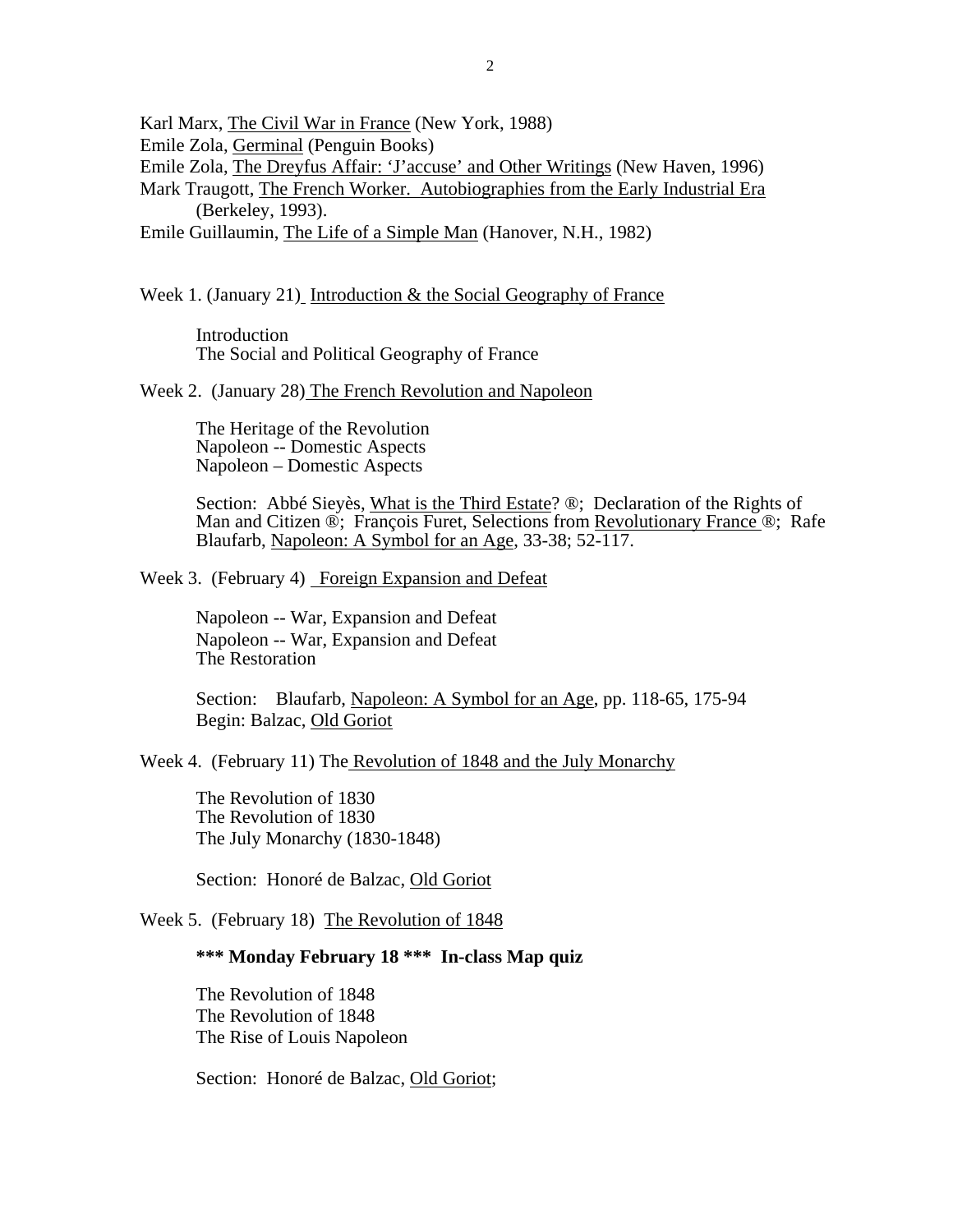Week 6. (February 25) A Modern Dictatorship? The Second Empire

### **\*\*\* Monday February 25 \*\*\* All students: six page paper due in class**

 The Second Empire Urban Renewal and the Rebuilding of Paris The War of 1870

Section: Karl Marx, The Eighteenth Brumaire of Louis Bonaparte ®; Documents from 1848 Revolution. ®

Week 7. (March 3) The End of the Revolutionary Era

The Paris Commune The Paris Commune A Conservative Republic, 1871-1880

Section: Karl Marx, The Civil War in France, pp. 36-85; "Declaration to the French people." ®

Week 8. (March 10) Challenges to the Third Republic

 **\*\*\* Friday March 14 \*\*\* Four credit students: six page paper due in class** 

Politics under the Third Republic Général Boulanger Anti-Semitism

Section: Philippe Perrot, Fashioning the Bourgeoisie: A History of Clothing in Nineteenth Century France, 3-123

Week 9. Spring Break

Week 10. (March 24) Rural Society and the Dreyfus Affair

The Peasantry in the Nineteenth Century Peasants and Politics Dreyfus Affair

Section: Emile Guillaumin, The Life of a Simple Man, entire book

Week 11. (March 31) Social and Cultural History

 Workers Women Private Life

Section: Emile Zola, The Dreyfus Affair: 'J'accuse' and Other Writings (New Haven, 1996), Introduction and pp. 2-73, 126-175 (you can also read his letters while in exile, pp 76-125)

Week 12. (April 7) Colonial Expansion and Intellectuals